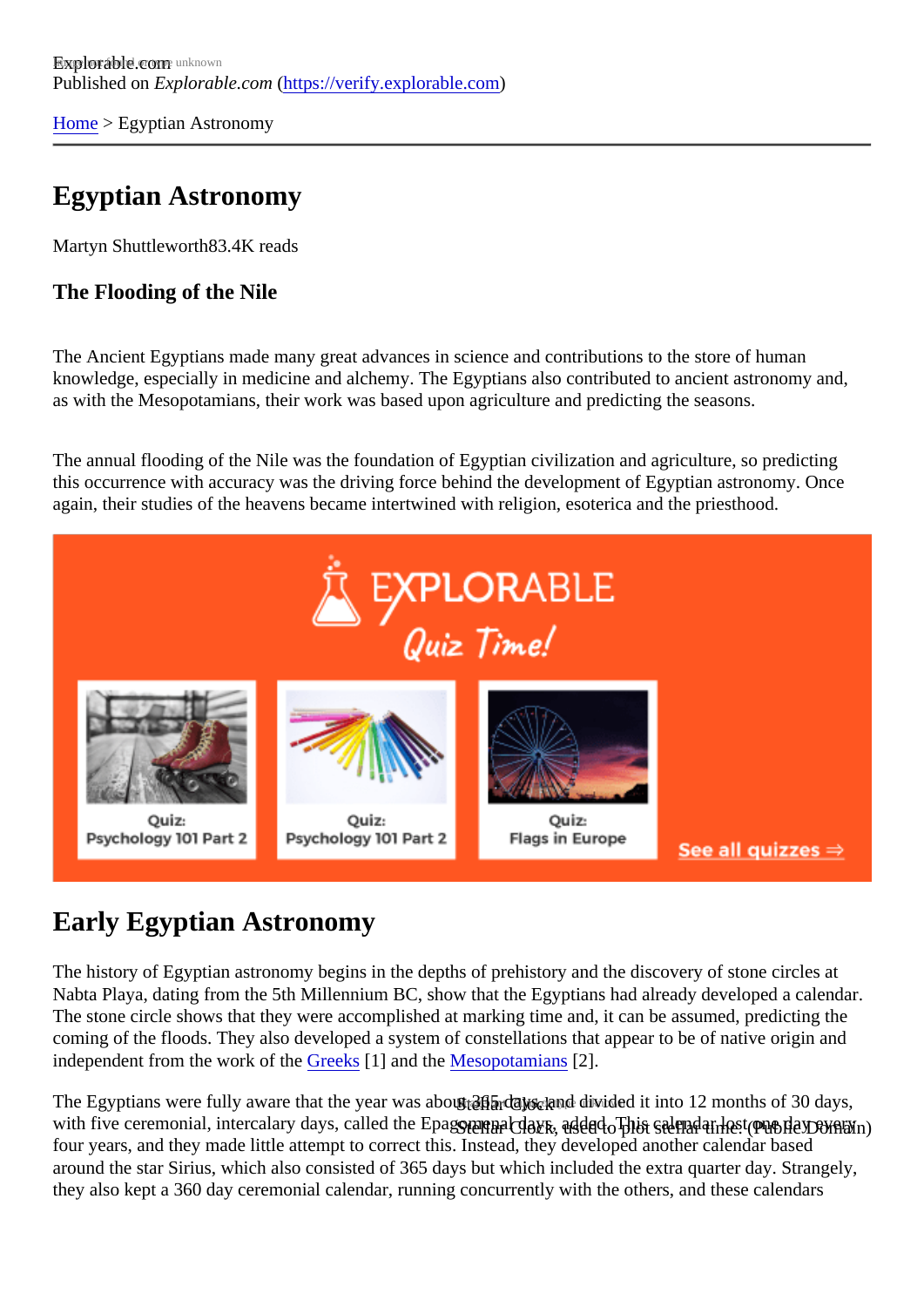coincided every 1461 years, which was seen as a time of great celebration and the start of a new age.

Egyptian astronomers used sundials to tell the time, dividing the days into 24 hours, although the length of these hours was not fixed, ensuring that day and night both consisted of twelve hours, whatever the time of year. At night, they divided the night sky into 36 groups of stars, called Decans, which could be used to tell the time.

### The Ancient Egyptian Astronomers and the Stars

There is little doubt that the great Egyptian buil**d**ings were **h**as end upon the kings; the Great Pyramid is align with astronomical significance, based largely upon religious beliefs but with its roots in astrological phenomena. Within the Great Pyramids are southern facing and related that ponders at each simus, with its significance in marking the start of the Egyptian year, and to Orion, associated with death and rebirth, with the cardinal points, and many temples are aligned along the axis of the rising midwinter sun, signifying to Egyptians that they should begin to prepare for planting in the spring. The Great Pyramid of Giza is filled another recurring theme in Egyptian mythology. In addition, the north-facing air shafts point to the circumpolar stars, called 'The Immortals' by Egyptians, because they never set.

There are other theories concerning the pyramids, namely that they were located to reflect the constellation Orion, with the three pyramids at Giza representing the belt of Orion. As will tethianic [4] astronomy, this is largely conjectural and all that we can safely say is that the Egyptians built their monuments to refle the cardinal directions and important times of year.

This trend continued in the Valley of the Kings, where Rameses II built his huge Temple of Abu Simbel to ensure that sunlight only penetrated the inner sanctum on the 20th of October and the 20th of February, with one of these days believed to be the anniversary of his coronation.

# The Influence of the Egyptian Astronomers

Of course, when looking at history, ancient technique**⊊go<sub>ph</sub>arbegin aned sendra**t certain points and there is Image not found or type unknown always a degree of overlap. Whilst Egyptian civilization declined, it became absorbed by the Greek and Roman cultures and the city of Alexandria became one of the most important centers of astronomy, the birthplace of the great Ptolemy.

Egyptian Tomb, by Egyptologist Ippolito Rosellini As with many ancient cultures, the Egyptian astronomy began with recording the time of year for agricultural periods, and may well have served a navigational purpose, a common practice in the desert. These observations became imbued with religious significance and became incorporated into their architecture.

The Egyptians built their monuments pointing in the cardinal directions and used them to reflect important celestial occurrences revealing the time of year. They also developed a sophisticated calendar, albeit with lot of complexity and the need to run three separate calendars. This may seem strange to us, but the idea multiple calendars is a solution that [the Mayans](https://verify.explorable.com/mayan-astronomy) [5] arrived at independently. In fact, we use multiple calendars, with the Islamic world maintaining a lunar calendar rather than the solar calendar of the Western world, and Orthodox Christian Churches use the Julian calendar to decide ceremonial dates.

Of course, the astronomy and architecture of the Egyptians has attracted many wild theories about how the Egyptians incorporated the weight and the circumference of the Earth into the Great Pyramid, or that they are the descendents of fugitives from Atlantis. These are conjectural and cannot be taken seriously without little proof. Despite this, we can say that Egyptian astronomy was extremely sophisticated and many of the ideas became the foundation of our own stargazing and cosmology.